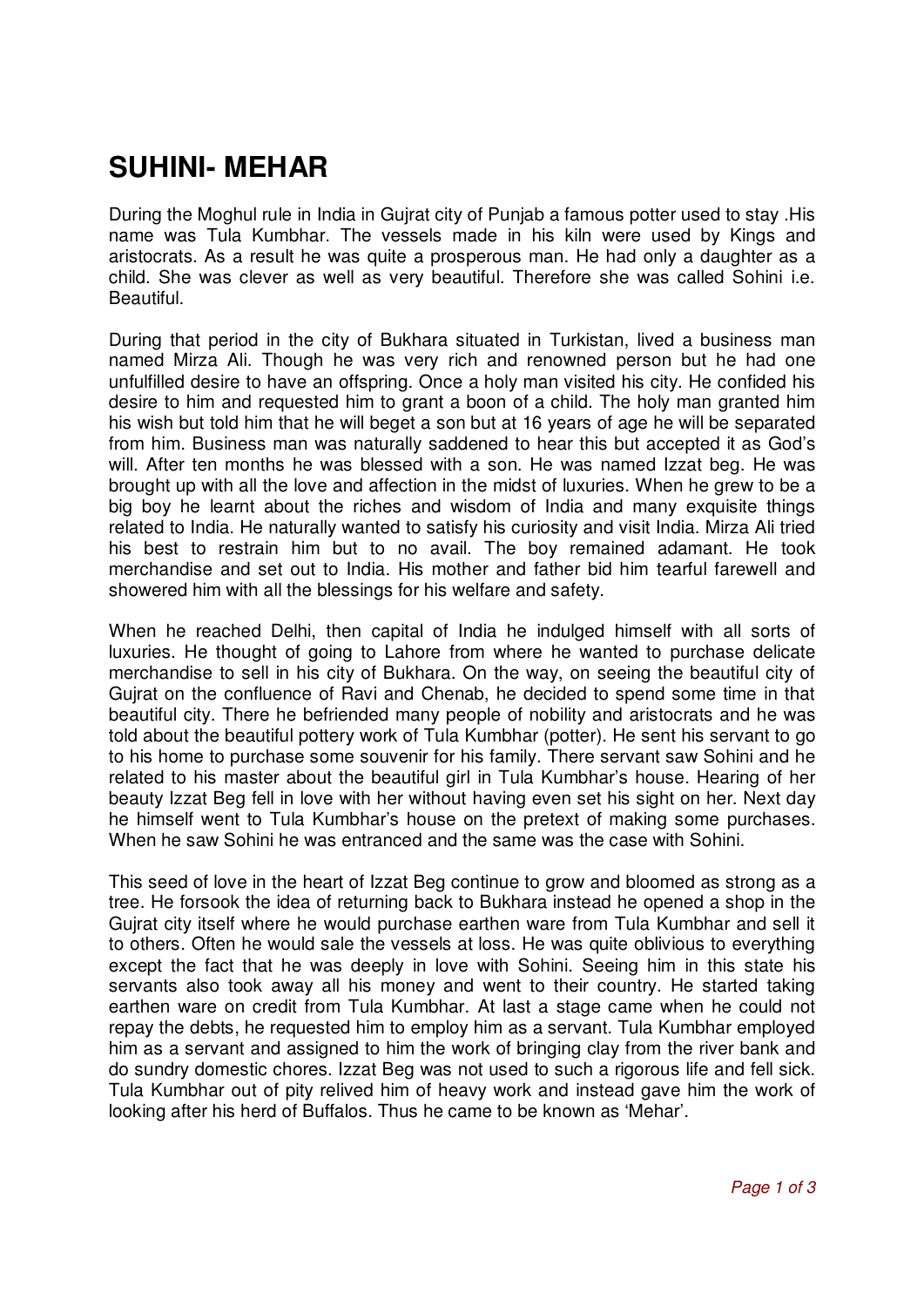One day Sohini came into buffalo shed where Mehar was busy milking a buffalo. On the pretext of having milk she came to Mehar. Taking this opportunity Mehar confided his feeling to her and she was also equally attracted to him. Thus they used to meet in the buffalo shed to share some precious moments of intimacy. It is said that the love and scent of musk cannot be confined. Sohini's mother came to know of this affair. She tried to prevail upon her about the dangers and futility of such a move but Sohini turned a deaf ear to her mothers' advice as well as her threats and the mother had to share these going ons with her husband. Tula Kumbhar immediately sacked Mehar and got his daughter married to Damma.

On her being forced to marry Damma she prayed to god that she should remain virtuous.

Miraculously every night Damma would immediately fall into a deep slumber and she remained untouched. All the time she would pine for her Mehar and would think of meeting him.

Similarly, Meher also all the time was absorbed in her thoughts. He could not bear the separation from his beloved and renounced the world to become a fakir (a medicant).In search of Sohini one day he reached outside the home of Sohini. He loudly asked for alms to be fed. On the pretext of giving food to a fakir Sohini came out to meet him. She immediately assured him that she was pure and very much wanted to meet him. She told him that she was pining for him all this while. It is said about lovers that they can be identified by six signs, i.e. cold breath, yellow color, tearful eyes, anxiety, restlessness and unceasing quest.

Mehar was happy to see his beloved but looking to reality he was overcome with sadness and went into Jungle. There he came upon the abode of guru Gorakhnath. He announced his presence there. One of the followers of guru came out and told him, 'If you are Jogi you may enter.' His appearance and good manners immediately impressed the guru and he was admitted into their fold. He sincerely served his guru who was very pleased with him and granted him a boon. He said that he should be able to meet his beloved. He blessed him and said, 'your wish will soon be granted.'

Whatever wish you have nursed in your heart, Your desire will be met, you will meet beloved.

Thereafter Mehar came and settled as a Jogi, on the banks of Chenab River on the opposite side of the river from Sohini's house. Soon his fame as a holy person spread and fisher folk would give him food consisting of fish, butter and curd. His fame reached Sohini also and from the description of Jogi she was sure that he must be Mehar. Once she came to meet him. They both were very happy at the turn of events. It was decided that Mehar would every night cross the river and the lovers would meet. This way both continued to meet oblivious to any thing happening around them. Every night Mehar would bring a fish, they would eat it and pass their time in each others company. When Sohini's friends came to know of this they tried to dissuade her from such a dangerous behavior. Sohini replied to them: